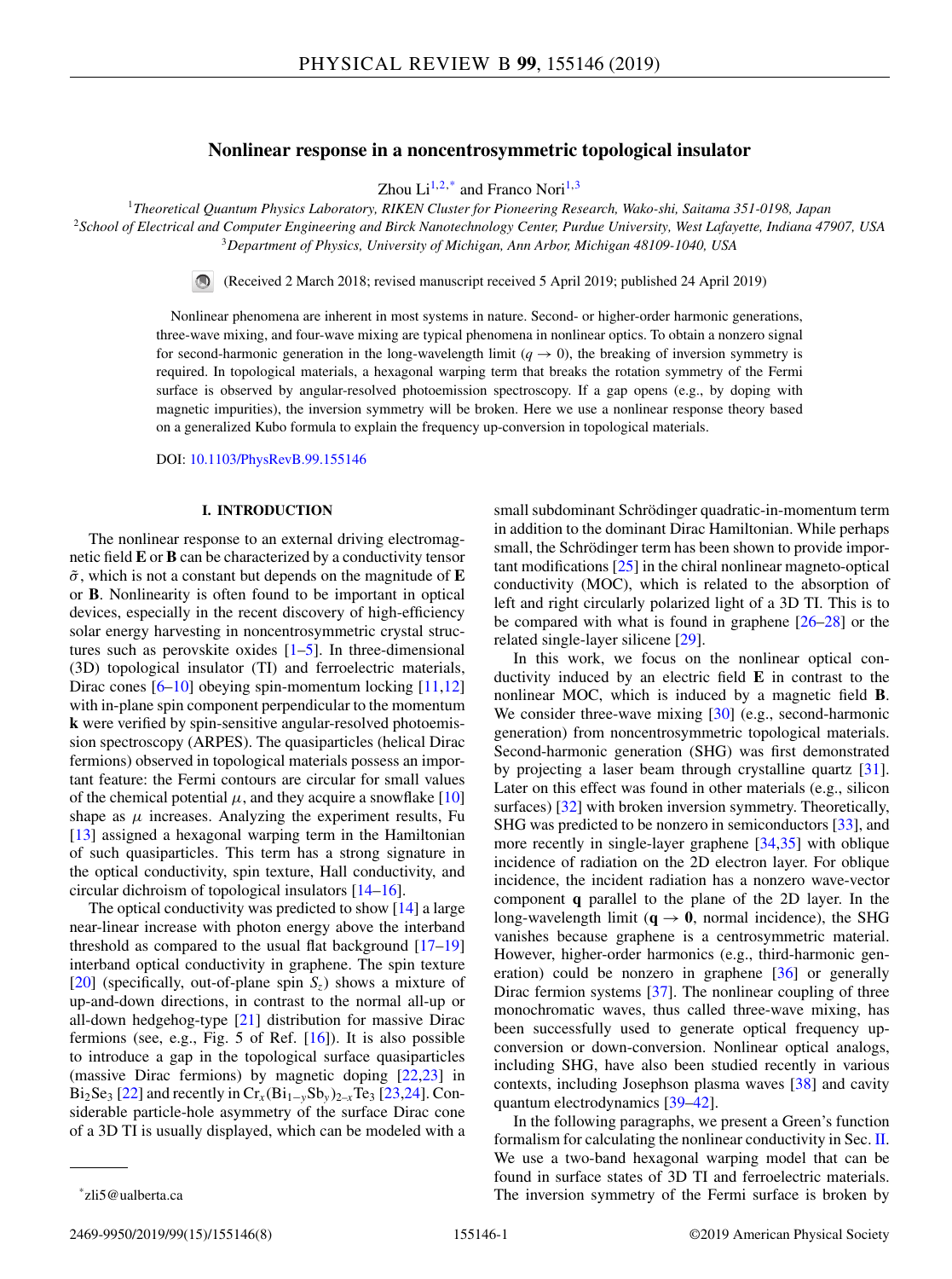<span id="page-1-0"></span>magnetic doping in the hexagonal warping model. In Sec. [III](#page-2-0) we present the linear optical conductivity from the Green's function formalism. In Sec. [IV](#page-2-0) we present our numerical results of the nonlinear and linear conductivity for different sets of parameters (e.g., chemical potential, gap parameter, temperature, etc.). In Sec. [V](#page-3-0) we summarize our results with a conclusion.

### **II. NONLINEAR OPTICAL CONDUCTIVITY**

The linear conductivity  $\tilde{\sigma}_{xx}(\omega)$  is related to the current  $J_x(\omega) = \tilde{\sigma}_{xx}(\omega) E_x(\omega)$ , while the nonlinear conductivity  $\tilde{\sigma}_{xxx}(\omega,\omega)$  is related to the current  $J_x(2\omega) = \tilde{\sigma}_{xxx}(\omega,\omega)E_x^2(\omega)$ . In general, the nonlinear conductivity is a tensor  $\tilde{\sigma}_{\alpha\beta\gamma}$ . However, here for simplicity we only consider the *xxx* component of the tensor; the other components of the conductivity tensor can be obtained in a similar way. The nonlinear conductivity has been well studied in earlier references; for example, in Ref. [\[43\]](#page-7-0) Eq. (2-48) defines the nonlinear conductivity as a product of momentum matrix elements, and then in Eq. (2-49) the momentum matrix elements were connected to velocity matrix elements.

For the linear conductivity it has been shown in Chap. 8 of Ref. [\[44\]](#page-7-0) that Eq. (8.53) uses a trace of momentum operators and Green's functions, and then in Eq. (8.55) this was connected to the product of velocity matrix elements. The velocity matrix element is connected to the position matrix element and the shift vector [\[45\]](#page-7-0). For nonlinear conductivity, instead of using velocity matrix elements [\[43\]](#page-7-0) directly, we define the nonlinear conductivity as a trace of velocity operators and Green's functions [\[44\]](#page-7-0); the imaginary frequency in each Green's function is set by using a triangle Feynman diagram,

$$
\tilde{\sigma}_{xxx}(\omega,\omega)
$$
\n
$$
= \frac{e^3}{\omega^2} \frac{i}{4\pi^2} \int_0^{2\pi} d\theta \int_0^{k_{\text{cut}}} k \, dk \, T \sum_l \text{Tr} \langle v_x \hat{G}(\mathbf{k}, i\omega_l) \rangle
$$
\n
$$
\times v_x \hat{G}(\mathbf{k}, i\omega_l + i\omega_n) v_x \hat{G}(\mathbf{k}, i\omega_l - i\omega_n) \rangle_{i\omega_n \to \omega + i\delta}, \quad (1)
$$

where  $v_x$  is the velocity operator and  $G(\mathbf{k}, i\omega_l)$  is the matrix Green's function, *e* is the charge of the electron, *k* is the absolute value of the momentum **k** with direction  $\theta$  and cutoff  $k_{\text{cut}}$ , *T* is the temperature with  $\omega_n = 2n\pi T$ ,  $\omega_l = (2l + 1)\pi T$ are the boson and fermion Matsubara frequencies, *n* and *l* are integers, and Tr is a trace. To obtain the nonlinear conductivity, which is a real frequency quantity, we needed to make an analytic continuation from imaginary  $i\omega_n$  to real  $\omega$ , and  $\delta$  is infinitesimal. This is valid for the long-wavelength limit  $q \to 0$ ;

Consider a two-band model as an example. The velocity operators and matrix Green's functions are  $2 \times 2$  matrices, and they can be expanded onto the basis of Pauli matrices  $\sigma = (\sigma_x, \sigma_y, \sigma_z)$  as  $v_x = a_0 + \mathbf{a} \cdot \sigma$ , and  $\widehat{G}(\mathbf{k}, i\omega_n) = g_0 + \mathbf{g} \cdot \mathbf{a}$ σ. We can use the algebra  $(**a** · σ)(**g** · σ) = (**a** · **g**) $I_2 + i(**a** \times \text{g}$ )$ **g**)  $\cdot \sigma$  to evaluate the trace, and the complicated results will be contained in the function  $F(k, \theta)$  to be integrated further in momentum space  $(k, \theta)$ . We can also perform the sum over the internal fermion Matsubara frequencies  $\omega_l$ , and the result is a Fermi-Dirac distribution function defined as  $f(x) =$  $1/[\exp(x/T - \mu/T) + 1]$ . After tedious but straightforward

algebra (details in the Appendix), we finally obtained both the interband and intraband nonlinear optical conductivity. The intraband optical conductivity contributes to the frequency region of  $\omega \approx 0$  and is given in the Appendix. In the equations below, we present the results of the interband optical conductivity  $[\tilde{\sigma}_{xxx}^{\text{inter}} = \tilde{\sigma}_{xxx}^{\text{inter}}(\omega, \omega)],$ 

$$
\tilde{\sigma}_{xxx}^{\text{inter}} = \frac{ie^3}{\hbar^3 \omega^2 \pi^2} \int k \, dk \, d\theta \, F(k, \theta) \frac{[f(E) - f(-E)]}{E}
$$

$$
\times \left[ \frac{1}{\hbar \omega + i\delta + 2E} - \frac{1}{\hbar \omega + i\delta - 2E} + \frac{2}{\hbar \omega + i\delta - E} - \frac{2}{\hbar \omega + i\delta + E} \right]. \tag{2}
$$

Here *E* is the quasiparticle energy, which depends on the momentum  $(k_x, k_y) = (k \cos(\theta), k \sin(\theta))$ . Take a two-band hexagonal warping model as an example. The Hamiltonian is given by

$$
H_0 = v_k(k_x \sigma_y - k_y \sigma_x) + \frac{\lambda}{2} (k_+^3 + k_-^3) \sigma_z + M \sigma_z.
$$
 (3)

This model has been used to describe the surface-state band structure near the  $\Gamma$  point in the surface Brillouin zone of a 3D TI and also recently in ferroelectric materials. The Dirac fermion velocity to second order is  $v_k = \hbar v_F (1 + \alpha k^2)$ , with  $v_F$  the usual Fermi velocity and  $\hbar v_F$  measured to be 2.55 eV Å, and  $\alpha$  is a constant that is fit along with *m* to the measured band structure in Ref. [\[13\]](#page-6-0). Here *m* appears in the quadratic term  $\hbar^2 k^2/(2m)$ , which, for simplicity, is dropped in the Hamiltonian  $H_0$ . The inclusion of the quadratic term provides particle-hole asymmetry; however, the wave function is not changed [\[16\]](#page-6-0), thus the Berry curvature and Berry connection (defined from the wave function) are not modified by this quadratic term. For simplicity, the quadratic correction to the velocity  $\alpha$  is also discarded. The magnitude of the hexagonal warping parameter is  $\lambda = 200 \text{ eV} \text{ Å}^3$ , estimated from the measured Fermi velocity. The same value was used in Ref. [\[13\]](#page-6-0). The  $\sigma_x$ ,  $\sigma_y$ , and  $\sigma_z$  are Pauli matrices here referring to spin, while in graphene these would relate instead to pseudospin. Finally,  $k_{\pm} = k_x \pm ik_y$ , with the  $k_x$ ,  $k_y$ momentum along the *x* and *y* axis, respectively. *M* is the strength of the gap that opens when the topological thin film is in proximity to magnetic impurities.

The quasiparticle energy dispersion relation is given by *E* =  $\sqrt{v_k^2 k^2 + [\lambda k^3 \cos(3\theta) + M]^2}$ , and the function *F*(*k*, θ) is given by

$$
F(k, \theta) = \frac{\{k_x v_k^2 + 3\lambda (k_x^2 - k_y^2) [M + \lambda k_x (k_x^2 - 3k_y^2)]\}}{E^3}
$$
  
 
$$
\times v_k^2 [v_k^2 k_y^2 + \lambda^2 (4k_x^6 + 9k_x^4 k_y^2 - 18k_x^2 k_y^4 + 9k_y^6)
$$
  
 
$$
-4\lambda M k_x^3 + M^2].
$$
 (4)

Note that if  $M = 0$  or  $\lambda = 0$ , the integration  $\int_0^{2\pi} d\theta \int_0^{k_{\text{cut}}} k \, dk$ will be zero because the integrand is an odd function of *k<sub>x</sub>*. So only when both  $M \neq 0$  and  $\lambda \neq 0$  do we obtain a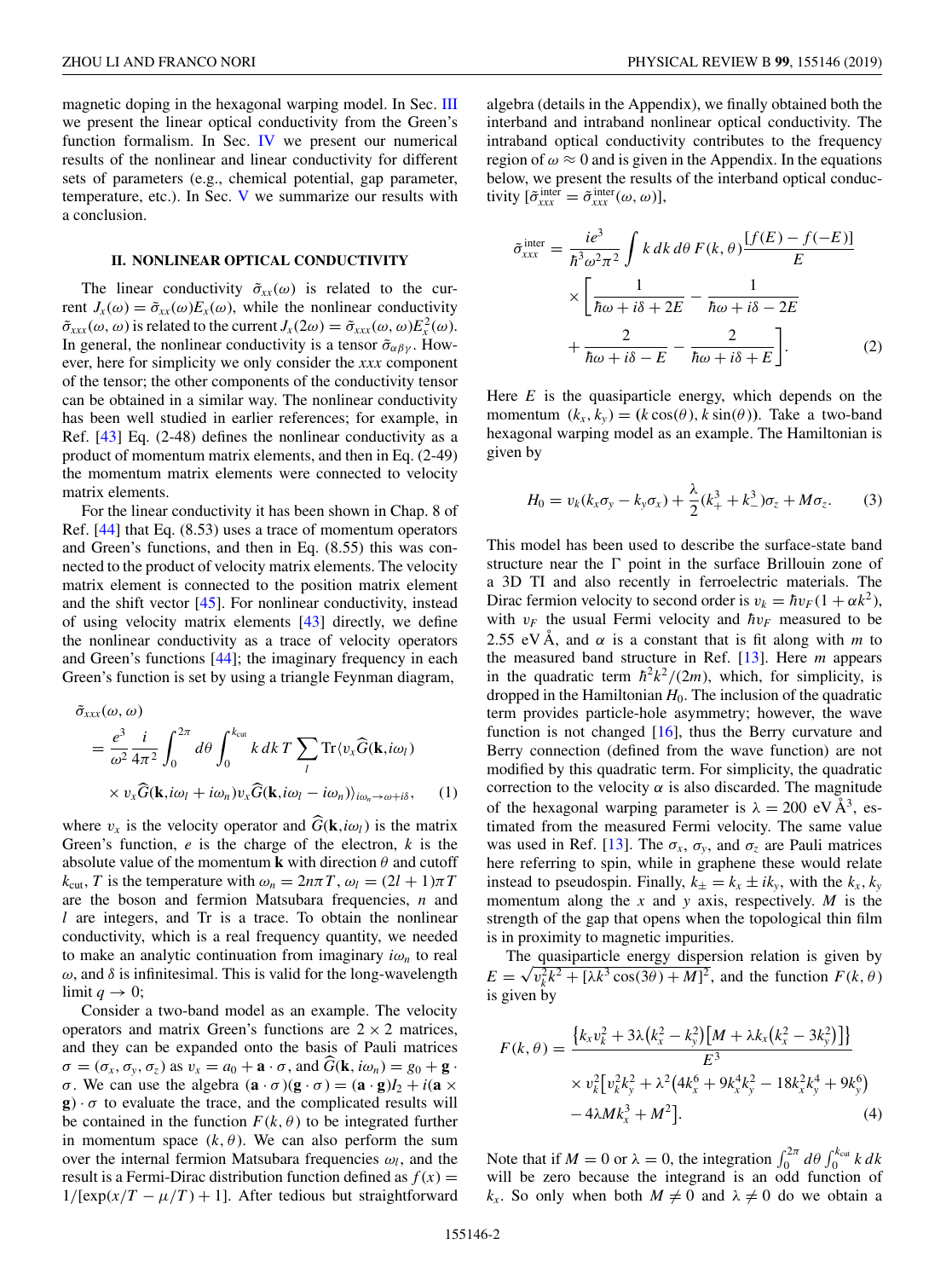<span id="page-2-0"></span>nonvanishing second-harmonic generation nonlinear conductivity in the long-wavelength limit  $q \to 0$ .

#### **III. LINEAR OPTICAL CONDUCTIVITY**

It is well known  $[16]$  that the linear optical conductivity is obtained from the standard Kubo formula in terms of the matrix Green's function and velocity operators. The longitudinal conductivity is given by

$$
\tilde{\sigma}_{xx}(\omega) = \frac{e^2}{i\omega} \frac{1}{4\pi^2} \int_0^{k_{\text{cut}}} k \, dk \, d\theta
$$
  
× $T \sum_l \text{Tr} \langle v_x \hat{G}(\mathbf{k}, i\omega_l) v_x \hat{G}(\mathbf{k}, i\omega_n + i\omega_l) \rangle_{i\omega_n \to \omega + i\delta},$ \n(5)

which works out to be

$$
\tilde{\sigma}_{xx}^{\text{inter}}(\omega) = \frac{ie^2}{4\pi^2\hbar^2\omega} \int_0^{k_{\text{cut}}} k \, dk \, d\theta \, H(k,\theta) \frac{f(E) - f(-E)}{E}
$$

$$
\times \left[ \frac{1}{\hbar\omega + i\delta + 2E} - \frac{1}{\hbar\omega + i\delta - 2E} \right], \tag{6}
$$

where the function  $H(k, \theta)$  is given by

$$
H(k,\theta) = \frac{v_k^2}{E} \{9\lambda^2 k^6 \cos^2(2\theta) + [M + \lambda k^3 \cos(3\theta)]^2
$$
  
+  $v_k^2 k^2 \sin^2 \theta - 6\lambda k^3 \cos(2\theta)$   
×  $\cos \theta [M + \lambda k^3 \cos(3\theta)]\}$ . (7)

It is interesting to check the units of  $H(k, \theta)$  and  $F(k, \theta)$ . We find that  $F(k, \theta) \times k$  and  $H(k, \theta)$  have the same unit as  $v_k^2 E$ . So  $\tilde{\sigma}_{xxx}$  has the same unit as  $\tilde{\sigma}_{xx} \times e/(\hbar \omega k)$ . Then the product of the nonlinear conductivity ˜σ*xxx* and external electric field,  $\tilde{\sigma}_{xxx} \times E_x$ , has the same unit as  $\tilde{\sigma}_{xx}$ , as expected.

#### **IV. NUMERICAL RESULTS**

To evaluate the nonlinear optical conductivity, we need to perform an integration in momentum space, which is restricted by the Fermi-Dirac distribution function  $f(x)$ . At zero temperature, the restricted area is the Fermi surface shown in Fig. 1. In (a), for a small chemical potential  $\mu = 0.1$  eV, the Fermi surface is very close to but not a perfect circle because of the small gap  $2M = 20$  meV. At larger chemical potential  $\mu = 0.4$  eV, the Fermi surface deviates a bit from a snowflake shape. In (b) a much larger gap  $2M = 200$  meV is used and the Fermi surface is significantly distorted. The inversion symmetry is broken in both (a) and (b).

In Figs. 2 and [3](#page-3-0) we plot the numerical results of the real part of the interband nonlinear optical conductivity  $\tilde{\sigma}_{xxx}^{\text{inter}}(\omega,\omega)$ and linear optical conductivity  $\tilde{\sigma}_{xx}^{\text{inter}}(\omega)$ , respectively. In Fig. 2, we find that if the chemical potential  $\mu$  is smaller than half the gap *M*, the onset frequency is *M*. Because the chemical potential  $\mu$  lies in the gap, the minimum energy for the interband transition is 2*M*. The energy of absorbing two photons is  $2\omega$ , so that the onset frequency  $2\omega \ge 2M$ . If the chemical potential  $\mu$  is larger than *M*, the onset frequency is the chemical potential  $\mu$ , because in this case  $2\omega \geq 2\mu$ . There is a small drop in the nonlinear optical conductivity



FIG. 1. Constant-energy contours for the dispersion curves used to describe the surface states in a 3D TI. In (a) the gap is  $2M =$ 20 meV, while in (b) the gap is  $2M = 200$  meV. The chemical potential  $\mu$  can be changed by doping the 3D TI. The four contours shown in green correspond to different chemical potentials  $\mu =$ 0.1 eV [in (b) this contour disappears],  $\mu = 0.2$  eV,  $\mu = 0.3$  eV and  $\mu = 0.4$  eV. The  $k_x$  and  $k_y$  axes are in units of 0.1 Å<sup>-1</sup>. In (a), for the contour  $\mu = 0.1$  eV, one can see the Fermi surface deviate slightly from a perfect circle; for a higher chemical potential, the Fermi surface is a snowflake shape. In (b) the Fermi surface becomes significantly distorted. The hexagonal warping parameter here is  $\lambda = 0.2$  eV (nm)<sup>3</sup>.

at  $\omega = 2\mu$ , because this is the onset frequency for another interband transition involving one photon absorbing. Thus the number of photons in the process of frequency doubling



FIG. 2. Real part of the nonlinear optical conductivity  $\tilde{\sigma}_{xx}(\omega,\omega)$ vs frequency  $\omega$  in eV. Three different chemical potentials are used, with a black solid line for  $\mu = 0.1$  eV, a red dashed line for  $\mu =$ 0.2 eV, and a green short-dashed line for  $\mu = 0.3$  eV. The impurity scattering self-energy  $\delta = 0.001$  eV and the temperature  $T = 1$  K.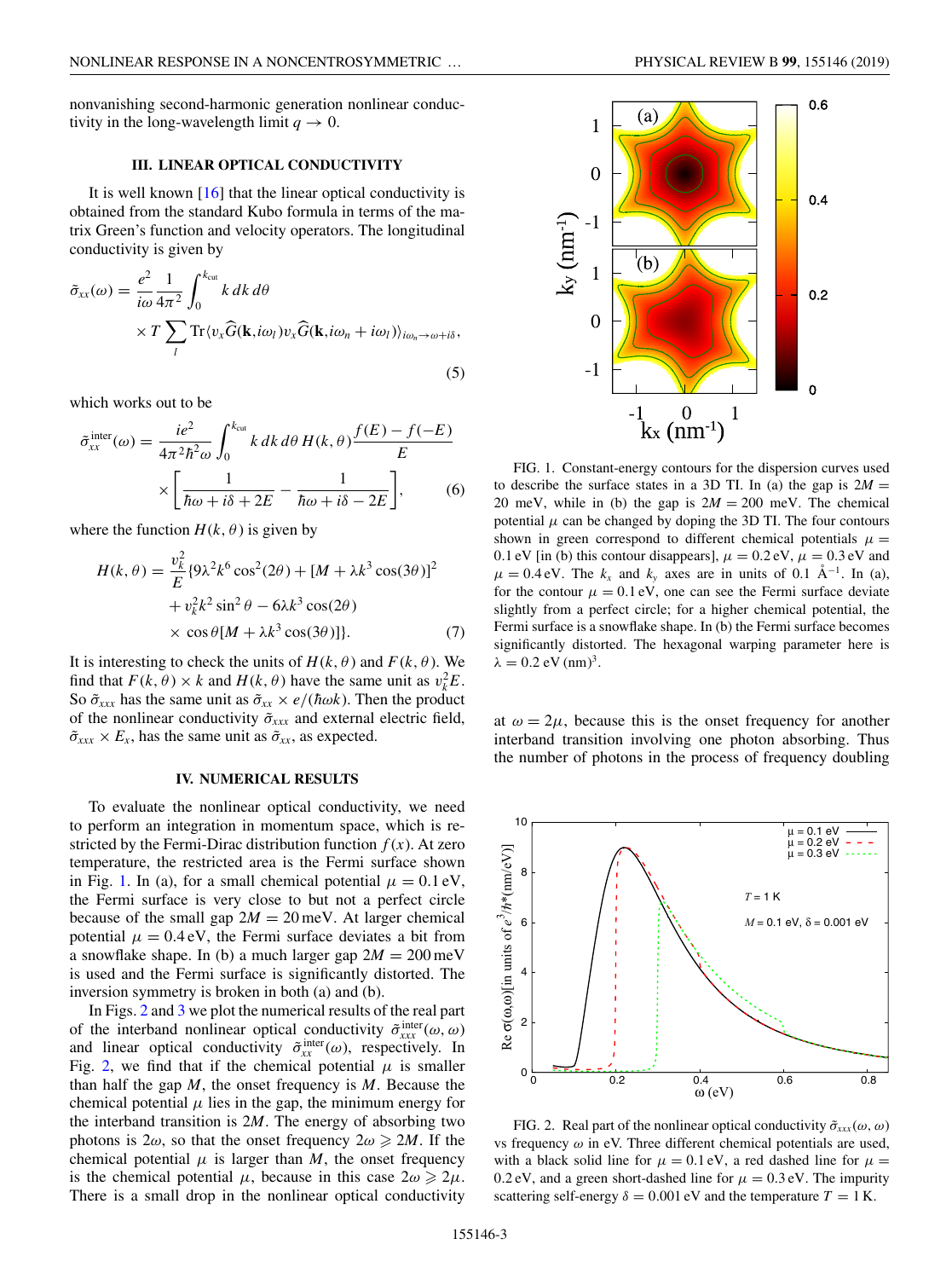<span id="page-3-0"></span>

FIG. 3. Real part of the linear optical conductivity  $\tilde{\sigma}_{xx}(\omega)$  vs frequency  $\omega$  in eV. Three different chemical potentials are used, with a black solid line for  $\mu = 0.1$  eV, a red dashed line for  $\mu =$ 0.2 eV, and a green short-dashed line for  $\mu = 0.3$  eV. The impurity scattering self-energy  $\delta = 0.001$  eV and the temperature  $T = 1$  K.

decreases. For  $\omega \geq 2\mu$ , curves with different values of  $\mu$  fall on top of each other.

In Fig. 3 we find that the onset frequency of the linear optical conductivity is  $2\mu$ , in contrast to the onset frequency  $\mu$  of the nonlinear optical conductivity. When the frequency  $\omega$  is larger than the onset frequency  $2\mu$ , the linear optical conductivity warps up, in contrast to the nonlinear optical conductivity, which decreases as the frequency increases. Curves with different values of  $\mu$  also fall on top of each other for the linear optical conductivity. In Figs. 4 and 5 we show the corresponding imaginary parts of the interband optical conductivity  $\tilde{\sigma}_{xxx}^{\text{inter}}(\omega, \omega)$  and  $\tilde{\sigma}_{xx}^{\text{inter}}(\omega)$ , respectively.



FIG. 4. Imaginary part of the nonlinear optical conductivity  $\tilde{\sigma}_{xx}(\omega,\omega)$  vs frequency  $\omega$  in eV. Three different chemical potentials are considered, with a black solid line for  $\mu = 0.1$  eV, a red dashed line for  $\mu = 0.2$  eV, and a green short-dashed line for  $\mu = 0.3$  eV. The impurity scattering self-energy  $\delta = 0.001$  eV and the temperature  $T = 1$  K. The sharp drops at  $\omega = 0.2$  and 0.3 eV correspond to the sharp jumps in the real part of the conductivity shown in Fig. [2.](#page-2-0)



FIG. 5. Imaginary part of the linear optical conductivity  $\tilde{\sigma}_{xx}(\omega)$ vs frequency  $\omega$  in eV. Three different chemical potentials are used, with a black solid line for  $\mu = 0.1$  eV, a red dashed line for  $\mu =$ 0.2 eV, and a green short-dashed line for  $\mu = 0.3$  eV. The impurity scattering self-energy  $\delta = 0.001$  eV and the temperature  $T = 1$  K.

The absolute value of the imaginary part of the nonlinear conductivity decreases to zero faster than that of the linear conductivity.

## **V. CONCLUSION**

In conclusion, we developed a method based on the trace of the velocity operator and Green's function to calculate the nonlinear response functions in a noncentrosymmetric topological insulator. Our method is equivalent to the velocity matrix element method [\[43\]](#page-7-0) if a two-band free-electron approximation was considered. We obtained the nonlinear conductivity for frequency up-conversion in the second-harmonic generation. In the model used here (the two-band hexagonal warping model), the energy scale is around 200 meV in the far-infrared region, relevant for the thermal energy. This model describes surface states of a 3D TI. If the 3D TI (Bi1<sup>−</sup>*y*Sb*<sup>y</sup>* )2Te3 (BST) is doped with magnetic impurities, a small gap is opened in  $Cr_x(Bi_{1-y}Sb_y)_{2-x}Te_3$  (CBST) [\[23,24\]](#page-7-0), thus the inversion symmetry was broken.

#### **ACKNOWLEDGMENTS**

The authors thank Chong Wang, Yong Xu, A. W. Frisk Kockum, Mauro Cirio, and Zubin Jacob for useful discussions. Z.L. acknowledges the support of a JSPS Foreign Postdoctoral Fellowship under Grants No. PE14052 and No. P16027. F.N. is supported in part by the MURI Center for Dynamic Magneto-Optics via the Air Force Office of Scientific Research (AFOSR) (FA9550-14-1-0040), Army Research Office (ARO) (Grant No. W911NF-18-1-0358), Asian Office of Aerospace Research and Development (AOARD) (Grant No. FA2386-18-1-4045), Japan Science and Technology Agency (JST) (the Q-LEAP program, the ImPACT program, and CREST Grant No. JPMJCR1676), Japan Society for the Promotion of Science (JSPS) (JSPS-RFBR Grant No. 17-52-50023, JSPS-FWO Grant No. VS. 059.18N),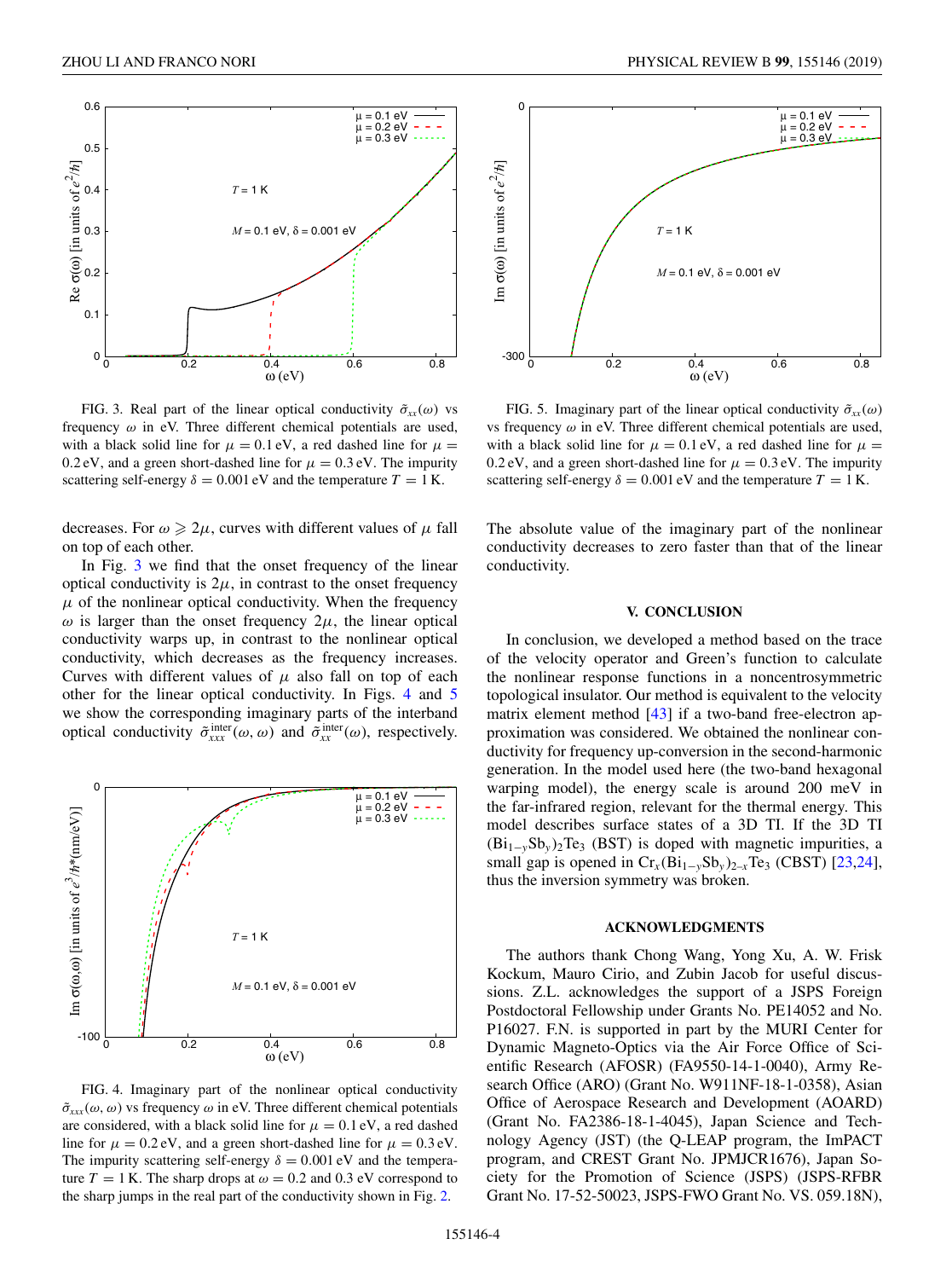RIKEN-AIST Challenge Research Fund, and the John Templeton Foundation.

# **APPENDIX A: DERIVATION OF THE NONLINEAR OPTICAL CONDUCTIVITY FROM THE GREEN'S FUNCTION TECHNIQUE**

In this Appendix, we present a general formula for the calculation of the nonlinear conductivity tensor. We also expand the imaginary frequency Green's function into a sum of the real frequency spectral function, which can be measured directly from ARPES experiments. From this expansion we derive the intraband and interband contribution to the nonlinear conductivity. We present how to perform the sum in imaginary frequency and obtain concise results in the noninteracting electron approximation. Consider the hexagonal warping model as an example. The Green's function can be rewritten in the basis of Pauli matrices,

$$
\widehat{G}(\mathbf{k}, i\omega_n) = \frac{1}{2} \sum_{s=\pm} (1 + s \mathbf{F}_k \cdot \sigma) G_0(\mathbf{k}, s, i\omega_n), \quad \text{(A1)}
$$

where

$$
\mathbf{F}_k = \frac{\left[-v_k k \sin \theta, v_k k \cos \theta, \lambda k^3 \cos(3\theta) + M\right]}{\sqrt{v_k^2 k^2 + \left[\lambda k^3 \cos(3\theta) + M\right]^2}},
$$

and  $G_0(\mathbf{k}, s, i\omega_n) = [i\omega_n + \mu - sE]^{-1}$ , where  $s = \pm 1$  and the energy spectrum is given by

$$
E = \sqrt{v_k^2 k^2 + [\lambda k^3 \cos(3\theta) + M]^2}.
$$

The velocity operator can be obtained as (for simplicity, we set  $\hbar = 1$ )

$$
v_x = \frac{\partial H_0}{\partial k_x} = v_k \sigma_y + \frac{\lambda}{2} (3k_+^2 + 3k_-^2) \sigma_z
$$
  
=  $v_k \sigma_y + 3\lambda k^2 \cos(2\theta) \sigma_z$ ,  

$$
v_y = \frac{\partial H_0}{\partial k_y} = -v_k \sigma_x + \frac{\lambda}{2} (3ik_+^2 - 3ik_-^2) \sigma_z
$$
  
=  $-v_k \sigma_x - 3\lambda k^2 \sin(2\theta) \sigma_z$ . (A2)

In general  $v_x = a_0 + \mathbf{a} \cdot \sigma$ ,  $v_y = b_0 + \mathbf{b} \cdot \sigma$ , and  $G(\mathbf{k}, i\omega_n) =$  $g_0 + \mathbf{g} \cdot \sigma$ . If we define  $\mathbf{A} = (a_0, \mathbf{a})$ ,  $\mathbf{B} = (b_0, \mathbf{b})$ ,  $\mathbf{G} =$  $(g_0, \mathbf{g})$ , and if we use the following rules for the dot and cross product of two vectors,

$$
\mathbf{A} \cdot \mathbf{B} = a_0 b_0 + \mathbf{a} \cdot \mathbf{b},
$$
  

$$
\mathbf{A} \times \mathbf{B} = a_0 \mathbf{b} + b_0 \mathbf{a} + i(\mathbf{a} \times \mathbf{b}),
$$

then the products of  $v_x \vec{G}(\mathbf{k}, \omega_1)$  can be evaluated as

$$
(a_0 + \mathbf{a} \cdot \sigma)(g_{01} + \mathbf{g_1} \cdot \sigma) = a_0 g_{01} + g_{01} \mathbf{a} \cdot \sigma + a_0 \mathbf{g_1} \cdot \sigma + \mathbf{a} \cdot \mathbf{g_1} + i(\mathbf{a} \times \mathbf{g_1}) \cdot \sigma
$$

$$
= \mathbf{A} \cdot \mathbf{G}_1 + (\mathbf{A} \times \mathbf{G}_1) \cdot \sigma.
$$

The trace can be carried out in general as

$$
\begin{split} \text{Tr}\langle (a_0 + \mathbf{a} \cdot \boldsymbol{\sigma})(g_{01} + \mathbf{g}_1 \cdot \boldsymbol{\sigma})(a_0 + \mathbf{a} \cdot \mathbf{p})(g_{02} + \mathbf{g}_2 \cdot \boldsymbol{\sigma})(a_0 + \mathbf{a} \cdot \boldsymbol{\sigma})(g_{03} + \mathbf{g}_3 \cdot \boldsymbol{\sigma}) \rangle \\ &= \text{Tr}\langle [\mathbf{A} \cdot \mathbf{G}_1 + (\mathbf{A} \times \mathbf{G}_1) \cdot \boldsymbol{\sigma}][\mathbf{A} \cdot \mathbf{G}_2 + (\mathbf{A} \times \mathbf{G}_2) \cdot \boldsymbol{\sigma}][\mathbf{A} \cdot \mathbf{G}_3 + (\mathbf{A} \times \mathbf{G}_3) \cdot \boldsymbol{\sigma}] \rangle \\ &= [(\mathbf{A} \cdot \mathbf{G}_1)(\mathbf{A} \cdot \mathbf{G}_2) + (\mathbf{A} \times \mathbf{G}_1) \cdot (\mathbf{A} \times \mathbf{G}_2)](\mathbf{A} \cdot \mathbf{G}_3) + [(\mathbf{A} \cdot \mathbf{G}_2)(\mathbf{A} \times \mathbf{G}_1) + (\mathbf{A} \cdot \mathbf{G}_1)(\mathbf{A} \times \mathbf{G}_2)] \cdot (\mathbf{A} \times \mathbf{G}_3) \\ &+ i(\mathbf{A} \times \mathbf{G}_1) \times (\mathbf{A} \times \mathbf{G}_2) \cdot (\mathbf{A} \times \mathbf{G}_3). \end{split}
$$

The matrix Green's function  $G(\mathbf{k}, i\omega_n)$  can be conveniently written in terms of a matrix spectral function  $A(\mathbf{k}, \omega)$  with

$$
\widehat{G}(\mathbf{k}, i\omega_n) = \int_{-\infty}^{\infty} \frac{d\omega}{2\pi} \frac{\widehat{A}(\mathbf{k}, \omega)}{i\omega_n - \omega},
$$
\n(A3)

and then the conductivity in the long-wavelength limit becomes

$$
\tilde{\sigma}_{xxx}(\omega,\omega) = \frac{e^3}{\omega^2} \frac{i}{4\pi^2} \int_0^{k_{\text{cut}}} k \, dk \, d\theta \int_{-\infty}^{\infty} \frac{d\omega_1}{2\pi} \int_{-\infty}^{\infty} \frac{d\omega_2}{2\pi} \int_{-\infty}^{\infty} \frac{d\omega_3}{2\pi} T \sum_l \frac{1}{i\omega_l - \omega_1} \frac{1}{i\omega_l + i\omega_n - \omega_2} \frac{1}{i\omega_l - i\omega_n - \omega_3}
$$
\n
$$
\times \text{Tr}\langle v_x \hat{A}(\mathbf{k}, \omega_1) v_x \hat{A}(\mathbf{k}, \omega_2) v_x \hat{A}(\mathbf{k}, \omega_3) \rangle_{i\omega_n \to \omega + i\delta}.
$$
\n(A4)

For two-band models, the spectral function  $\vec{A}(\mathbf{k}, \omega)$  can be expanded in the basis of Pauli matrices,

$$
A(\mathbf{k},\omega) = A_I(\mathbf{k},\omega) + A_x(\mathbf{k},\omega)\sigma_x + A_y(\mathbf{k},\omega)\sigma_y + A_z(\mathbf{k},\omega)\sigma_z.
$$

In the free-electron approximation (ignoring impurity scattering and electron-phonon scattering), the spectral functions are given by

$$
A_I(\mathbf{k},\omega) = \delta(\omega + \mu - E) + \delta(\omega + \mu + E),\tag{A5}
$$

$$
A_x(\mathbf{k},\omega) = \frac{-v_k k \sin \theta [\delta(\omega + \mu - E) - \delta(\omega + \mu + E)]}{\sqrt{v_k^2 k^2 + [\lambda k^3 \cos(3\theta) + M]^2}},
$$
(A6)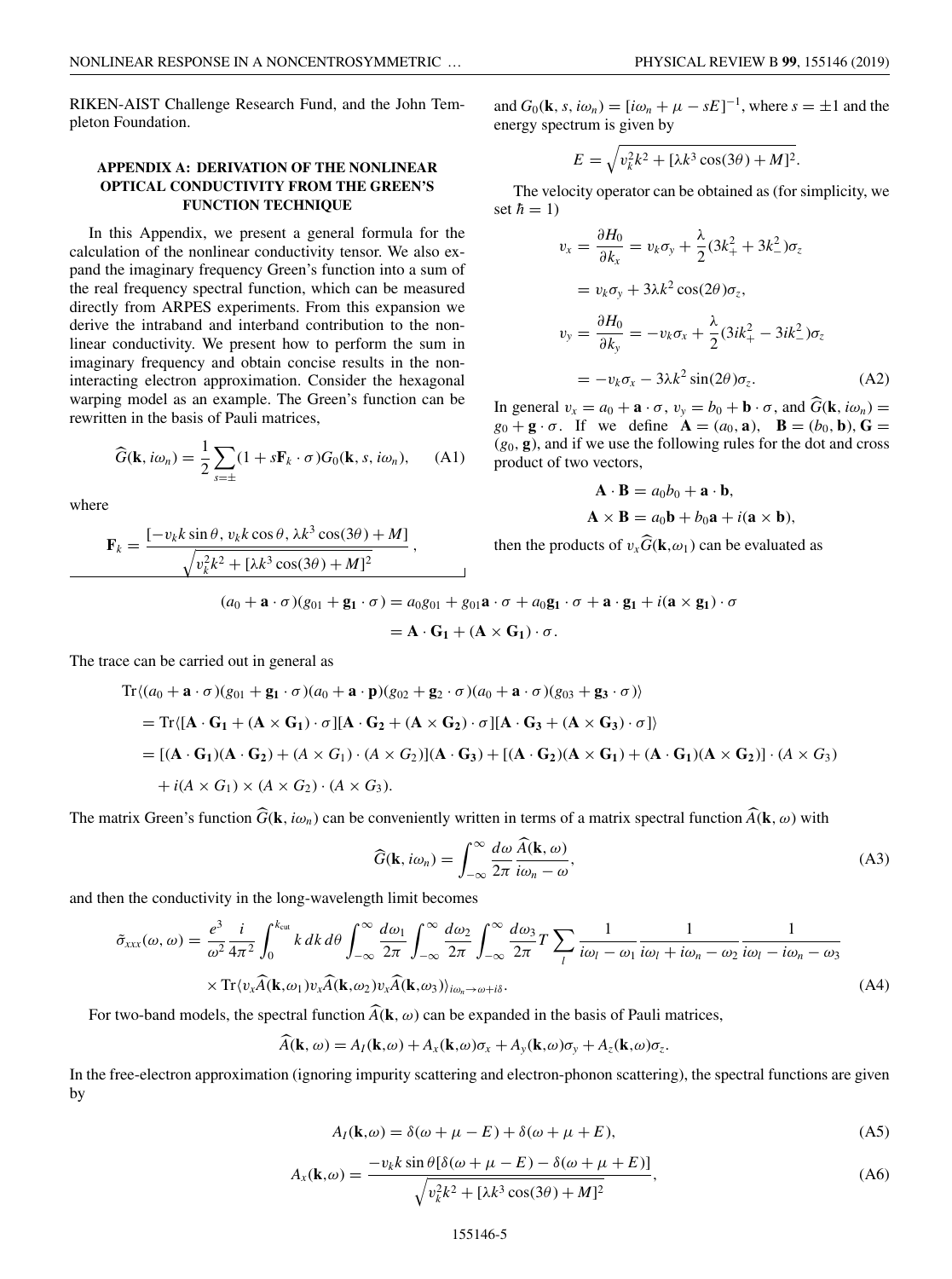$$
A_{y}(\mathbf{k},\omega) = \frac{v_{k}k\cos\theta[\delta(\omega+\mu-E) - \delta(\omega+\mu+E)]}{\sqrt{v_{k}^{2}k^{2} + [\lambda k^{3}\cos(3\theta) + M]^{2}}},
$$
\n(A7)

$$
A_z(\mathbf{k},\omega) = \frac{[\lambda k^3 \cos(3\theta) + M][\delta(\omega + \mu - E) - \delta(\omega + \mu + E)]}{\sqrt{v_k^2 k^2 + [\lambda k^3 \cos(3\theta) + M]^2}}.
$$
 (A8)

The trace can be carried out as

 $\mathbf{r}$ 

 $\overline{a}$ 

 $\overline{a}$ 

$$
\begin{split} \text{Tr}\langle v_{x}\widehat{A}(\mathbf{k},\omega_{1})v_{x}\widehat{A}(\mathbf{k},\omega_{2})v_{x}\widehat{A}(\mathbf{k},\omega_{3})\rangle \\ &= 8F(k,\theta)[\delta(\omega_{1}+\mu-E)\delta(\omega_{2}+\mu+E)\delta(\omega_{3}+\mu-E)+\delta(\omega_{1}+\mu+E)\delta(\omega_{2}+\mu-E)\delta(\omega_{3}+\mu-E) \\ &+ \delta(\omega_{1}+\mu-E)\delta(\omega_{2}+\mu-E)\delta(\omega_{3}+\mu+E)-\delta(\omega_{1}+\mu-E)\delta(\omega_{2}+\mu+E)\delta(\omega_{3}+\mu+E) \\ &- \delta(\omega_{1}+\mu+E)\delta(\omega_{2}+\mu-E)\delta(\omega_{3}+\mu+E)-\delta(\omega_{1}+\mu+E)\delta(\omega_{2}+\mu+E)\delta(\omega_{3}+\mu-E)] \\ &+ 8F_{\text{intra}}(k,\theta)[\delta(\omega_{1}+\mu-E)\delta(\omega_{2}+\mu-E)\delta(\omega_{3}+\mu-E)-\delta(\omega_{1}+\mu+E)\delta(\omega_{2}+\mu+E)\delta(\omega_{3}+\mu+E)], \end{split} \tag{A9}
$$

where we have defined two functions,

$$
F(k,\theta) = \frac{\left\{k_x v_k^2 + 3\lambda \left(k_x^2 - k_y^2\right) \left[M + \lambda k_x \left(k_x^2 - 3k_y^2\right)\right]\right\}}{\left\{v_k^2 k^2 + \left[\lambda k^3 \cos(3\theta) + M\right]^2\right\}^{3/2}} v_k^2 \left[v_k^2 k_y^2 + \lambda^2 \left(4k_x^6 + 9k_x^4 k_y^2 - 18k_x^2 k_y^4 + 9k_y^6\right) - 4\lambda M k_x^3 + M^2\right], \tag{A10}
$$

$$
F_{\text{intra}}(k,\theta) = \frac{\left\{k_x v_k^2 + 3\lambda \left(k_x^2 - k_y^2\right) \left[M + \lambda k_x \left(k_x^2 - 3k_y^2\right)\right]\right\}}{\left\{v_k^2 k^2 + \left[\lambda k^3 \cos(3\theta) + M\right]^2\right\}^{3/2}} \left\{k_x \left[v_k^2 + 3\lambda^2 \left(k_x^4 - 4k_x^2 k_y^2 + 3k_y^4\right)\right] + 3\lambda M \left(k_x^2 - k_y^2\right)\right\}^2. \tag{A11}
$$

These terms can be separated into interband and intraband contributions to the nonlinear conductivity.

## **APPENDIX B: INTRABAND NONLINEAR CONDUCTIVITY**

The intraband nonlinear conductivity includes those terms proportional to  $\delta(\omega_1 + \mu - E)\delta(\omega_2 + \mu - E)\delta(\omega_3 + \mu - E)$  and  $\delta(\omega_1 + \mu + E)\delta(\omega_2 + \mu + E)\delta(\omega_3 + \mu + E)$ , which will contribute to the zero-frequency dc conductivity. Performing the sum over Matsubara frequencies, we obtain

$$
T \sum_{l} \frac{1}{i\omega_{l} - \omega_{1}} \frac{1}{i\omega_{l} + i\omega_{n1} - \omega_{2}} \frac{1}{i\omega_{l} - i\omega_{n2} - \omega_{3}}
$$
  
=  $T \sum_{l} \frac{1}{i\omega_{n1} - \omega_{2} + \omega_{1}} \left( \frac{1}{i\omega_{l} - \omega_{1}} - \frac{1}{i\omega_{l} + i\omega_{n1} - \omega_{2}} \right) \frac{1}{i\omega_{l} - i\omega_{n2} - \omega_{3}}$   
=  $T \sum_{l} \frac{1}{i\omega_{n1} - \omega_{2} + \omega_{1}} \left[ \frac{1}{-i\omega_{n2} - \omega_{3} + \omega_{1}} \left( \frac{1}{i\omega_{l} - \omega_{1}} - \frac{1}{i\omega_{l} - i\omega_{n2} - \omega_{3}} \right) \right]$   
-  $\frac{1}{-i\omega_{n1} - i\omega_{n2} - \omega_{3} + \omega_{2}} \left( \frac{1}{i\omega_{l} + i\omega_{n1} - \omega_{2}} - \frac{1}{i\omega_{l} - i\omega_{n2} - \omega_{3}} \right) \right]$   
=  $\frac{1}{i\omega_{n1} - \omega_{2} + \omega_{1}} \left[ \frac{f(\omega_{3}) - f(\omega_{1})}{i\omega_{n2} + \omega_{3} - \omega_{1}} + \frac{f(\omega_{2}) - f(\omega_{3})}{i\omega_{n1} + i\omega_{n2} + \omega_{3} - \omega_{2}} \right].$ 

And the intraband conductivity becomes

$$
\tilde{\sigma}_{xxx}(\omega,\omega)_{intra} = \frac{e^3}{\omega^2} \frac{8i}{4\pi^2} \int_0^{k_{cut}} k \, dk \, d\theta \int_{-\infty}^{\infty} \frac{d\omega_1}{2\pi} \int_{-\infty}^{\infty} \frac{d\omega_2}{2\pi} \int_{-\infty}^{\infty} \frac{d\omega_3}{2\pi} F_{intra}(k,\theta)
$$
  
×  $[\delta(\omega_1 + \mu - E)\delta(\omega_2 + \mu - E)\delta(\omega_3 + \mu - E) - \delta(\omega_1 + \mu + E)\delta(\omega_2 + \mu + E)\delta(\omega_3 + \mu + E)]$   
×  $\frac{1}{\omega + i\delta - \omega_2 + \omega_1} \left[ \frac{f(\omega_3) - f(\omega_1)}{\omega + i\delta + \omega_3 - \omega_1} + \frac{f(\omega_2) - f(\omega_3)}{2\omega + 2i\delta + \omega_3 - \omega_2} \right].$  (B1)

The intraband conductivity can be numerically evaluated by replacing the  $\delta$  function with the broadened Lorentzian function. One can also evaluate the intraband conductivity analytically; one example was given in the Appendix of Ref. [\[14\]](#page-6-0).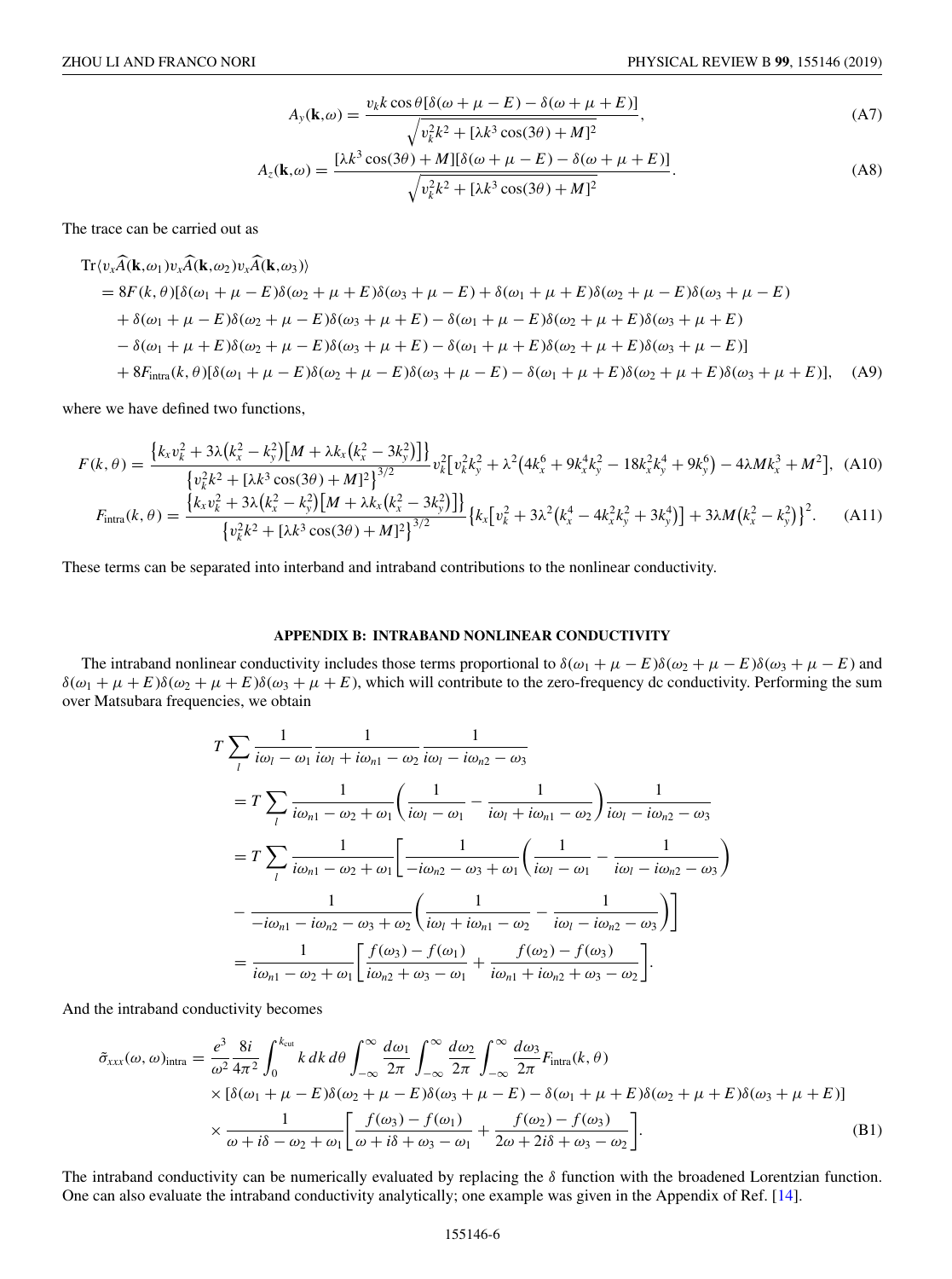## **APPENDIX C: INTERBAND NONLINEAR CONDUCTIVITY**

<span id="page-6-0"></span>The other terms like  $\delta(\omega_1 + \mu - E)\delta(\omega_2 + \mu + E)\delta(\omega_3 + \mu - E)$  are included in the interband nonlinear conductivity, which will contribute to the nonzero-frequency ac conductivity, written as

$$
\tilde{\sigma}_{xxx}(\omega,\omega)_{\text{inter}} = \frac{e^3}{\omega^2} \frac{8i}{4\pi^2} \int_0^{k_{\text{cut}}} k \, dk \, d\theta \, F(k,\theta) \bigg[ \frac{1}{\omega + i\delta + 2E} \bigg( \frac{f(-E) - f(E)}{2\omega + 2i\delta + 2E} \bigg) + \frac{1}{\omega + i\delta - 2E} \bigg( \frac{f(E) - f(-E)}{\omega + i\delta + 2E} \bigg) \bigg]
$$

$$
+ \frac{1}{\omega + i\delta} \bigg( \frac{f(-E) - f(E)}{\omega + i\delta - 2E} + \frac{f(E) - f(-E)}{2\omega + 2i\delta - 2E} \bigg) - \frac{1}{\omega + i\delta + 2E} \bigg( \frac{f(-E) - f(E)}{\omega + i\delta - 2E} \bigg)
$$

$$
- \frac{1}{\omega + i\delta - 2E} \bigg( \frac{f(E) - f(-E)}{2\omega + 2i\delta - 2E} \bigg) - \frac{1}{\omega + i\delta} \bigg( \frac{f(E) - f(-E)}{\omega + i\delta + 2E} + \frac{f(-E) - f(E)}{2\omega + 2i\delta + 2E} \bigg) \bigg],
$$

which is further simplified as

$$
\tilde{\sigma}_{xxx}(\omega,\omega)_{\text{inter}} = \frac{2ie^3}{\omega^2\pi^2} \int_0^{k_{\text{cut}}} k \, dk \, d\theta \, F(k,\theta) \bigg[ \frac{2}{\omega + i\delta - 2E} \frac{f(E) - f(-E)}{\omega + i\delta + 2E} - \frac{f(E) - f(-E)}{\omega + i\delta - 2E} \frac{1}{\omega + i\delta - E} - \frac{f(E) - f(-E)}{\omega + i\delta + 2E} \frac{1}{\omega + i\delta + E} \bigg].
$$

Finally, we obtained

$$
\tilde{\sigma}_{xxx}(\omega,\omega)_{\text{inter}} = \frac{ie^3}{\omega^2 \pi^2} \int_0^{2\pi} d\theta \int_0^{k_{\text{cut}}} k \, dk \frac{[f(E) - f(-E)]}{E} \times F(k,\theta) \left[ \frac{1}{\omega + i\delta + 2E} - \frac{1}{\omega + i\delta - 2E} + \frac{2}{\omega + i\delta - E} - \frac{2}{\omega + i\delta + E} \right]. \tag{C1}
$$

- [1] I. Grinberg, D. V. West, M. Torres, G. Gou, D. M. Stein, L. Wu, G. Chen, E. M. Gallo, A. R. Akbashev, P. K. Davies, J. E. Spanier, and A. M. Rappe, Perovskite oxides for visible [light-absorbing ferroelectric and photovoltaic materials,](https://doi.org/10.1038/nature12622) Nature (London) **[503](https://doi.org/10.1038/nature12622)**, [509](https://doi.org/10.1038/nature12622) [\(2013\)](https://doi.org/10.1038/nature12622).
- [2] W. Nie, H. Tsai, R. Asadpour, J.-C. Blancon, A. J. Neukirch, G. Gupta, J. J. Crochet, M. Chhowalla, S. Tretiak, M. A. Alam, H.-L. Wang, and A. D. Mohite, High-efficiency solution processed perovskite solar cells with millimeter-scale grains, [Science](https://doi.org/10.1126/science.aaa0472) **[347](https://doi.org/10.1126/science.aaa0472)**, [522](https://doi.org/10.1126/science.aaa0472) [\(2015\)](https://doi.org/10.1126/science.aaa0472).
- [3] D. Shi, V. Adinolfi, R. Comin, M. Yuan, E. Alarousu, A. Buin, Y. Chen, S. Hoogland, A. Rothenberger, K. Katsiev, Y. Losovyj, X. Zhang, P. A. Dowben, O. F. Mohammed, E. H. Sargent, and O. M. Bakr, Low trap-state density and long carrier diffusion in organolead trihalide perovskite single crystals, [Science](https://doi.org/10.1126/science.aaa2725) **[347](https://doi.org/10.1126/science.aaa2725)**, [519](https://doi.org/10.1126/science.aaa2725) [\(2015\)](https://doi.org/10.1126/science.aaa2725).
- [4] D. W. de Quilettes, S. M. Vorpahl, S. D. Stranks, H. Nagaoka, G. E. Eperon, M. E. Ziffer, H. J. Snaith, and D. S. Ginger, Impact of microstructure on local carrier lifetime in perovskite solar cells, [Science](https://doi.org/10.1126/science.aaa5333) **[348](https://doi.org/10.1126/science.aaa5333)**, [683](https://doi.org/10.1126/science.aaa5333) [\(2015\)](https://doi.org/10.1126/science.aaa5333).
- [5] A. M. Cook, B. M. Fregoso, F. de Juan, S. Coh, and J. E. Moore, Design principles for shift current photovoltaics, [Nat. Commun.](https://doi.org/10.1038/ncomms14176) **[8](https://doi.org/10.1038/ncomms14176)**, [14176](https://doi.org/10.1038/ncomms14176) [\(2017\)](https://doi.org/10.1038/ncomms14176).
- [6] M. Z. Hasan and C. L. Kane, Colloquium: Topological insulators, [Rev. Mod. Phys.](https://doi.org/10.1103/RevModPhys.82.3045) **[82](https://doi.org/10.1103/RevModPhys.82.3045)**, [3045](https://doi.org/10.1103/RevModPhys.82.3045) [\(2010\)](https://doi.org/10.1103/RevModPhys.82.3045).
- [7] X.-L. Qi and S.-C. Zhang, Topological insulators and superconductors, [Rev. Mod. Phys.](https://doi.org/10.1103/RevModPhys.83.1057) **[83](https://doi.org/10.1103/RevModPhys.83.1057)**, [1057](https://doi.org/10.1103/RevModPhys.83.1057) [\(2011\)](https://doi.org/10.1103/RevModPhys.83.1057).
- [8] [J. E. Moore, The birth of topological insulators,](https://doi.org/10.1038/nature08916) Nature (London) **[464](https://doi.org/10.1038/nature08916)**, [194](https://doi.org/10.1038/nature08916) [\(2010\)](https://doi.org/10.1038/nature08916).
- [9] D. Hsieh, Y. Xia, L. Wray, D. Qian, A. Pal, J. H. Dil, J. Osterwalder, F. Meier, G. Bihlmayer, C. L. Kane, Y. S. Hor,

R. J. Cava, and M. Z. Hasan, Observation of unconventional quantum spin textures in topological insulators, [Science](https://doi.org/10.1126/science.1167733) **[323](https://doi.org/10.1126/science.1167733)**, [919](https://doi.org/10.1126/science.1167733) [\(2009\)](https://doi.org/10.1126/science.1167733).

- [10] Y. L. Chen, J. G. Analytis, J.-H. Chu, Z. K. Liu, S.-K. Mo, X. L. Qi, H. J. Zhang, D. H. Lu, X. Dai, Z. Fang, S. C. Zhang, I. R. Fisher, Z. Hussain, and Z.-X. Shen, Experimental realization of a three-dimensional topological insulator, Bi2Te3, [Science](https://doi.org/10.1126/science.1173034) **[325](https://doi.org/10.1126/science.1173034)**, [178](https://doi.org/10.1126/science.1173034) [\(2009\)](https://doi.org/10.1126/science.1173034).
- [11] D. Hsieh, Y. Xia, D. Qian, L. Wray, J. H. Dil, F. Meier, J. Osterwalder, L. Patthey, J. G. Checkelsky, N. P. Ong, A. V. Fedorov, H. Lin, A. Bansil, D. Grauer, Y. S. Hor, R. J. Cava, and M. Z. Hasan, A tunable topological insulator in the spin helical Dirac transport regime, [Nature \(London\)](https://doi.org/10.1038/nature08234) **[460](https://doi.org/10.1038/nature08234)**, [1101](https://doi.org/10.1038/nature08234) [\(2009\)](https://doi.org/10.1038/nature08234).
- [12] K. Y. Bliokh, D. Smirnova, and F. Nori, Quantum spin Hall effect of light, [Science](https://doi.org/10.1126/science.aaa9519) **[348](https://doi.org/10.1126/science.aaa9519)**, [1448](https://doi.org/10.1126/science.aaa9519) [\(2015\)](https://doi.org/10.1126/science.aaa9519).
- [13] L. Fu, Hexagonal Warping Effects in the Surface States of the Topological Insulator Bi<sub>2</sub>Te<sub>3</sub>, [Phys. Rev. Lett.](https://doi.org/10.1103/PhysRevLett.103.266801) **[103](https://doi.org/10.1103/PhysRevLett.103.266801)**, [266801](https://doi.org/10.1103/PhysRevLett.103.266801) [\(2009\)](https://doi.org/10.1103/PhysRevLett.103.266801).
- [14] Z. Li and J. P. Carbotte, Hexagonal warping on optical conductivity of surface states in topological insulator  $Bi<sub>2</sub>Te<sub>3</sub>$ , Phys. Rev. B **[87](https://doi.org/10.1103/PhysRevB.87.155416)**, [155416](https://doi.org/10.1103/PhysRevB.87.155416) [\(2013\)](https://doi.org/10.1103/PhysRevB.87.155416).
- [15] X. Xiao and W. Wen, Optical conductivities and signatures of topological insulators with hexagonal warping, [Phys. Rev. B](https://doi.org/10.1103/PhysRevB.88.045442) **[88](https://doi.org/10.1103/PhysRevB.88.045442)**, [045442](https://doi.org/10.1103/PhysRevB.88.045442) [\(2013\)](https://doi.org/10.1103/PhysRevB.88.045442).
- [16] Z. Li and J. P. Carbotte, Hexagonal warping on spin texture, Hall conductivity, and circular dichroism of topological insulators, [Phys. Rev. B](https://doi.org/10.1103/PhysRevB.89.165420) **[89](https://doi.org/10.1103/PhysRevB.89.165420)**, [165420](https://doi.org/10.1103/PhysRevB.89.165420) [\(2014\)](https://doi.org/10.1103/PhysRevB.89.165420).
- [17] V. P. Gusynin, S. G. Sharapov, and J. P. Carbotte, Anomalous Absorption Line in the Magneto-Optical Response of Graphene, [Phys. Rev. Lett.](https://doi.org/10.1103/PhysRevLett.98.157402) **[98](https://doi.org/10.1103/PhysRevLett.98.157402)**, [157402](https://doi.org/10.1103/PhysRevLett.98.157402) [\(2007\)](https://doi.org/10.1103/PhysRevLett.98.157402).